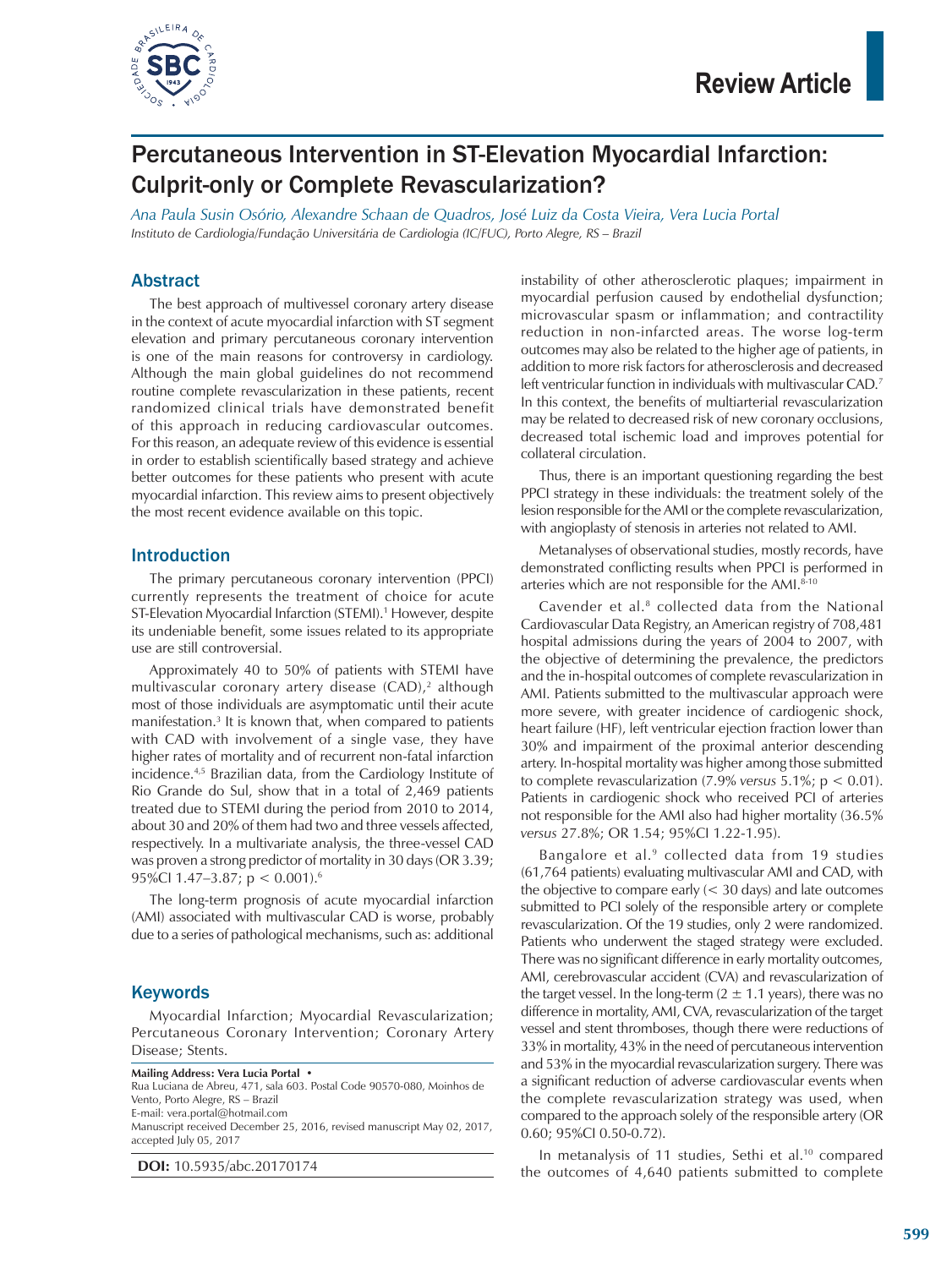revascularization during PPCI procedure or in the same hospitalization with 27,394 patients treated only with PPCI of the responsible artery by AMI. Only 2 of them were randomized clinical trials (RCTs), 8 were observational studies and 1 was a control case. Most patients were hemodynamically stable. There was no difference in relation to greater cardiovascular events (OR 0.95; 95%CI 0.47-1.90) and to long-term mortality (OR 1.10; 95%CI 0.76-1.59). There was heterogeneity among the studies, in addition to the absence of specific designs to answer this question.

Two great metanalyses of observational studies,<sup>11,12</sup> with over 40,000 patients each, reported the complete approach during the PPCI procedure was associated with higher mortality, while the staged intervention (performed later during hospitalization or 30 after the acute event) was associated to reduced mortality. Small RCTs did not show improvement in either outcomes nor prognostic of patients treated with complete revascularization in acute context.<sup>13,14</sup>

In pair and network metanalysis, involving 4 prospective studies and 14 retrospective studies with a total of 40,280 patients, Vlaar et al.<sup>11</sup> evaluated three revascularization strategies: 1) PCI solely of the artery responsible for the AMI; 2) immediate complete revascularization of one or more arteries not responsible for the AMI; 3) staged revascularization during hospitalization of one or more arteries not related to the AMI. In paired analysis, it could be observed that the staged revascularization associated to lower short- and long-term mortality, when compared to PCI of the responsible artery or immediate complete revascularization. Immediate complete revascularization had higher mortality rates in the short and long terms. Network metanalysis showed staged revascularization would consistently associate with lower mortality.

Similarly, Bainey et al.<sup>12</sup> performed systematic reviews and metanalysis of 26 studies (46,324 patients) comparing revascularization strategies for multivascular CAD in AMI. Only 3 studies were randomized. There was no difference for in-hospital mortality when compared to PCI solely of the responsible artery with complete revascularization, however, this mortality was increased when the approach of other arteries was performed during the same procedure as the PPCI. Reduced in-hospital mortality was observed with complete staged revascularization. With the strategy of complete revascularization, there was a reduction in the long-term mortality and in the need for new interventions.

#### Guidelines recommendations

The main guidelines on the treatment of STEMI have discouraged PCI of arteries not responsible for AMI. According to ESC Guidelines for the Management of Acute Myocardial Infarction in Patients Presenting with ST-Segment Elevation,15 published in 2012 by the European Society of Cardiology, there is no evidence for emergency intervention in lesions which are not responsible for AMI. The approach of multivascular CAD during PPCI is only justified in cases of cardiogenic shock with presence of multiple critical stenosis or of highly unstable lesions (angiographic signs of thrombi or rupture of the lesion) or of evidence of persistent ischemia in spite the angioplasty of the affected artery.

On the other hand, the American directive, published in 2013 (2013 ACCF/AHA Guideline for the Management of ST-Elevation Myocardial Infarction),<sup>16</sup> considered as class III (causing damage) the angioplasty of arteries not responsible for AMI, in the context of PPCI in patients without hemodynamic compromise. However, with the newly observed evidences, especially after the publication of the PRAMI study,<sup>17</sup> in 2013, an update of this guideline was published, considering class IIb the angioplasty of the artery which was not responsible for the PPCI or as staged procedure prior to hospital discharge.<sup>18</sup>

More recently, the Brazilian guideline directive (*V Diretriz da Sociedade Brasileira de Cardiologia sobre Tratamento do Infarto Agudo do Miocárdio com Supradesnível do Segmento ST*), published in 2015, recommends the percutaneous approach should be dedicated to the artery responsible for the AMI. The immediate revascularization of other arteries not responsible for the event during PPCI may be considered in patients selected, as in cases of less complicated severe stenosis located in the same coronary system related to the infected vessel and according to the criterious evaluation of the clinical and hemodynamic situation of the patient (IIb,B).19

#### Main studies

One of the first RCTs to approach the theme was conducted in an Italian center by Politi et al.. Two hundred and fourteen consecutive patients were excluded with multivascular AMI and CAD in the context of PPCI. Multivascular disease was defined as the presence of stenosis greater than 70% in two or more epicardial coronaries or their main branches, in visual angiographic evaluation. Before their first angioplasty, patients were randomized into three main strategies: PCI solely of the responsible artery, complete staged revascularization or complete revascularization at the moment of PPCI.<sup>20</sup>

The primary outcome considered consisted of greater cardiac events, defined by: cardiac and non-cardiac death, in-hospital mortality, reinfarction, rehospitalization due to acute coronary syndrome and need for a new revascularization. After follow-up of 2.5 years, at least one greater cardiac event was identified in 42 (50%) of the patients treated only with PCI of the responsible artery, in 13 (20%) of the group of complete staged revascularization and in 15 (23.1%) of the ones submitted to complete revascularization during PPCI, displaying significant difference ( $p < 0.001$ ). In-hospital mortality, need for new revascularizations and rehospitalization occurred more frequently among patients treated with PCI solely of the responsible artery. There was no difference in relation to mortality among the three groups.

The PRAMI Study – Randomized Trial of Preventive Angioplasty in Myocardial Infarction,<sup>17</sup> published in 2013, was the first RCT of greater magnitude to compare angioplasty of the artery responsible for the AMI to the complete revascularization of lesions in other arteries with no responsibility during the index procedure. This open-labeled study randomized 465 patients submitted to PPCI. Patients selected for complete revascularization, all angiographically stenosis greater than 50% were treated in the same procedure of the PPCI. The primary outcome considered consisted of deaths by all causes, nonfatal AMI or refractory angina. After an average follow-up of 23 months, the study was interrupted early due to a significantly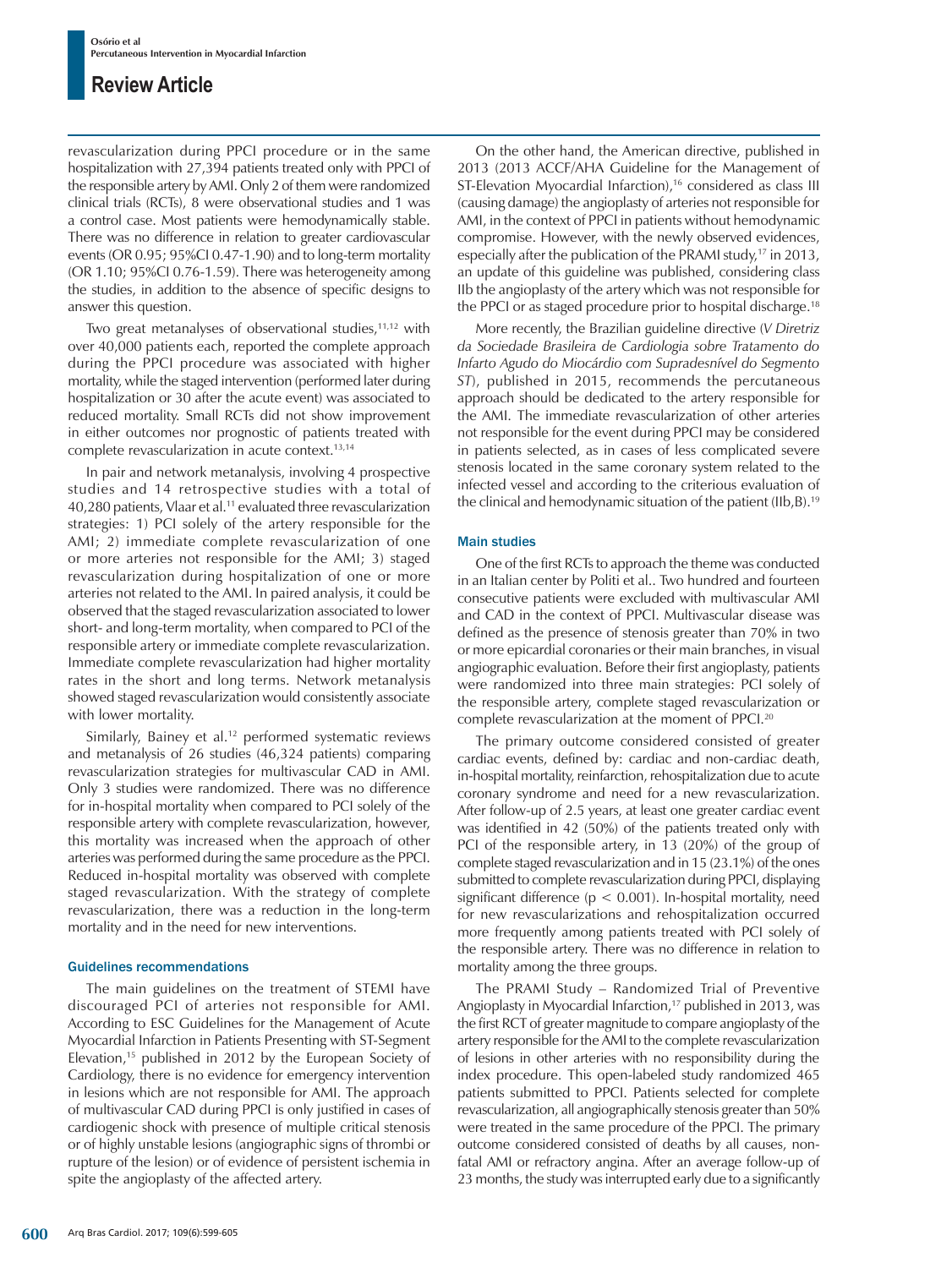high difference between the groups. There was reduction of 65% in the primary outcome in the group submitted to complete revascularization during PPCI (HR 0.35; 95%CI 0.21-0.58;  $p < 0.001$ ). A similar reduction was also found when analyzing the primary outcome consisted of cardiac death or non-fatal AMI (HR 0.36; 95%CI 0.18-0.73). The group submitted to complete revascularization presented higher time of procedure and contrast volume, however complication rates, including CVA, bleeding and contrast-induced nephropathy were similar between the groups.

This was a study on preventive angioplasty, treating other lesions above 50%, in addition to the responsible coronary without worrying whether they were causing limitations to the flow. Critical reviews on this study point out its unblinded design as a flaw, once that patients were aware they had untreated lesions, thus making the findings susceptible to bias. Besides, patient in the control group were not tested for the presence of ischemia due to residual lesions, being investigated and treated only if refractory angina was observed. When compared to other studies on the same matter, it should be emphasized that the complete staged revascularization was not evaluated in a moment other than in PPCI.

Posteriorly, the CvLPRIT study *–* Complete versus Lesion-only Primary PCI Trial,<sup>21</sup> RCT, open, multicentered, conducted in seven centers in the United Kingdom, was published in 2015. Two hundred and ninety-six patients with STEMI were randomized for PCI of the compromised artery or complete revascularization in index admission. Allocation into the groups was performed after angiography with stenosis greater than 50% in arteries not responsible for the AMI. The complete revascularization should be performed in the same procedure, though the operator could choose to take on the procedure at some other moment before hospital discharge, including, thus, the staged revascularization strategy.

After an average follow-up of 12 months, there was a significant reduction (55%) in the primary outcome consisted of mortality, recurrent AMI, HF or revascularization guided by ischemia (10% *versus* 21%; HR 0.45; p = 0.009) in patients submitted to complete revascularization. The reduction of the primary outcome was evident early within the first 30 days, although not significantly ( $p = 0.055$ ).

Of the 150 patients selected for complete revascularization, 64% of them were treated during the same procedure as PPCI, subgroup in which a tendency to greater benefit was observed. It should be noted, however, that the study did not have a specific design for this kind of analysis.

As expected, patients submitted to complete revascularization had a greater number of stents implanted, as well as higher time of procedure and contrast volume used. The safety outcomes considered, including CVA, larger bleeding and contrast-induced nephropathy, were similar between the groups.

It should be noted that, although positive results have been found, the CvLPRIT Trial did not have sufficient statistical power to detect difference in important components of the primary outcome, such as death and AMI.

Furthermore, in attempting to get an answer on the best management of multivascular CAD in PPCI, Engstrom et al. carried out the DANAMI3-PRIMULTI study,<sup>22</sup> published in 2015. This open RCT compared a complete revascularization strategy guided by a fractional flow reserve (FFR) two days after the index procedure with no additional intervention after PPCI. Six hundred and twenty-seven patients were randomized in two centers in Danmark, being considered as primary outcome a set of mortality by all causes, reinfarction or revascularization guided by ischemia (either subjective or objective) of arteries not related to the AMI.

After follow-up of 27 months, there was a significant decrease of 44% in the primary outcome analyzed (HR 0.56; 95%CI 0.38-0.83;  $p = 0.004$ ) in the group submitted to PCI of the arteries not responsible for the AMI. However, when analyzed individually, mortality rates due to all causes and reinfarction were similar in both groups, while the complete revascularization group had better results because of the need for less reinterventions due to refractory angina.

The real benefits of complete revascularization are questioned here, once there were no differences in isolated harsh outcomes, such as mortality and reinfarction, and the fact that primary outcome reduction was due, primarily, to the need for new revascularizations.

In a metanalysis consisted of three RCTs carried out until September 2013, with a total of 748 patients (416 randomized for complete revascularization and 322 for PCI of the responsible artery), Pandit et al. showed the benefits of preventive PCI. In the group treated with complete revascularization during PPCI, there was a significant reduction in cardiovascular death (HR 0.39; 95%CI 0.18-0.83;  $p = 0.01$ ), in the need for new revascularizations (OR 0.28; 95%CI 0.18-0.44; p = 0.00001) and in non-fatal AMI (OR 0.38; 95%Cl 0.20-0.75;  $p = 0.005$ ).<sup>23</sup>

Spencer et al. Carried out another metanalysis, in which all RCTs were included, until 2015, comparing complete revascularization *versus* PCI solely of the artery responsible for the AMI. Five clinical trials were included, with a total of 1,568 patients. Complete revascularization was associated to the reduced need for new revascularization (RR 0.36; 95%CI 0.27-0.49) and decreased recurrent AMI (RR 0.41; 95%CI 0.30-0.57). However, when considering the total mortality, there was no significant difference between the groups (RR 0.82; 95%CI 0.53-1.26).24

Tarantini et al. performed a systematic paired review and a network metanalysis with the objective of verifying which is the best therapeutic strategy in patients with ST-Elevation AMI and multivascular CAD. We included prospective and retrospective studies published between 2001 and 2015. Analyses were carried out for three intervention strategies: 1) PCI solely of the affected artery; 2) complete revascularization during PPCI procedure; and 3) complete staged revascularization during hospitalization.<sup>25</sup> Thirty-two studies were included (13 prospective and 19 retrospective ones), with a total of 54,148 patients. The paired analysis showed the complete staged revascularization was associated to lower mortality in the short and long terms, when compared to PCI solely of the artery responsible and complete revascularization during PPCI. On the other hand, the revascularization solely of the responsible artery in relation to a complete revascularization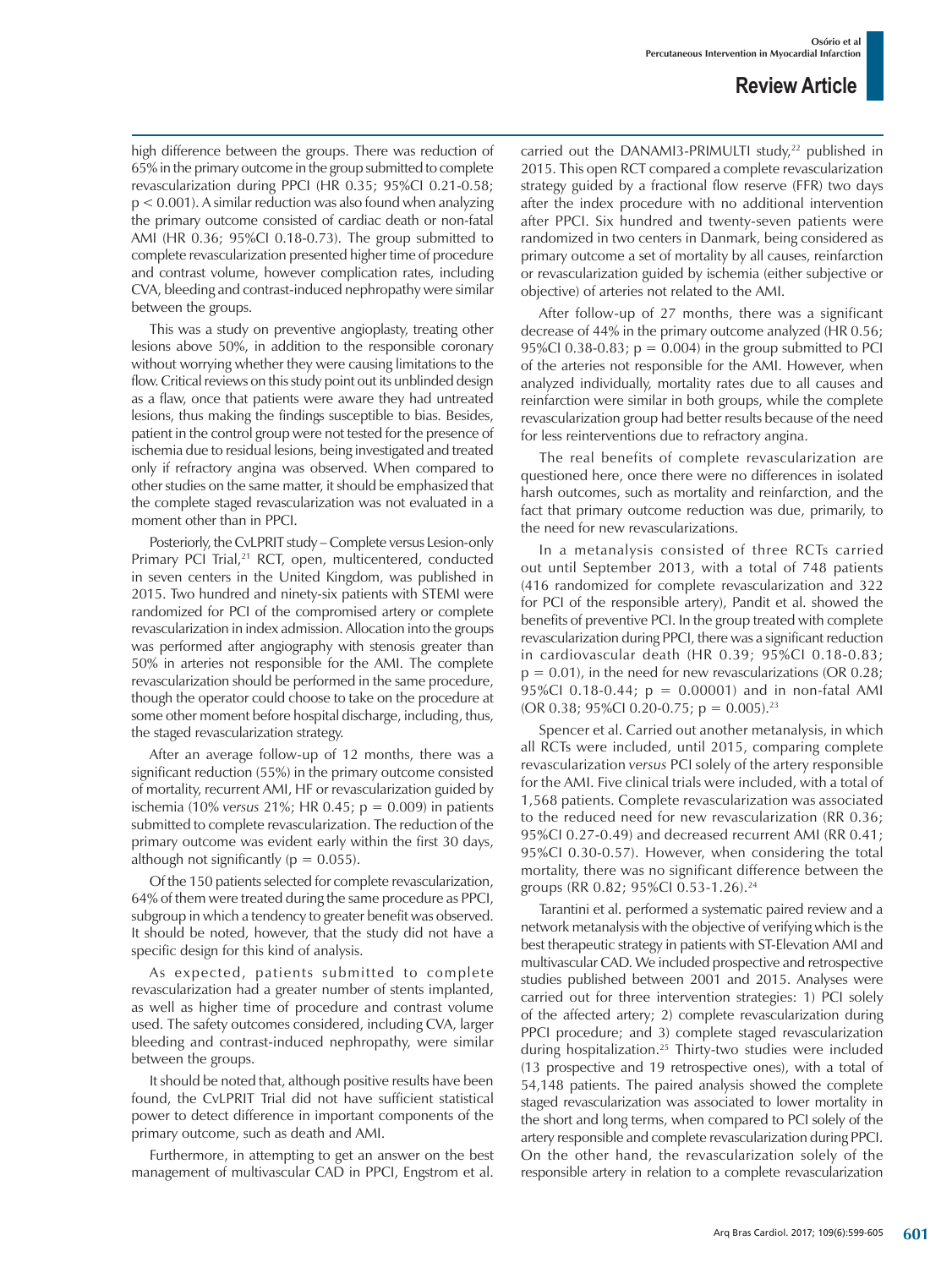during PPCI presented reduced mortality. In the network analysis, the complete staged revascularization associated consistently to improved survival rates. Table 1 describes the main findings of the RCTs presented.

Recently, Smits et al. published the results of the Compare-Acute multicenter clinical trial, which randomized 885 patients with AMI and multivascular CAD submitted to PPCI. These patients were compared, in a ratio of 1:2, for the complete revascularization guided by FFR or PCI solely of the artery responsible for the AMI. We included patients with indication for PPCI and who had had other stenosis of, at least, 50% in quantitative or visual angiographic evaluation. All patients were submitted to FFR, however the ones selected for treatment of the affected artery and their assistant doctors were not informed on the results. In the randomized group, PCI of the arteries not responsible for the AMI would be conducted if  $\leq$  0.80, preferably during the same PPCI procedure. The operating doctor would be able to choose to perform a complete revascularization at another moment, provided it would be carried out during the hospitalization and within 72 hours.<sup>26</sup>

The primary outcome considered was the one consisted of death by all causes, non-fatal AMI, need for any revascularization and cerebrovascular events within 12 months. After one year, the primary outcome occurred in 23 patients of the complete revascularization group and in 121 of those treated only with PCI for the affected artery (HR 0.35; 95%CI 0.22-0.55; p < 0.001). There was no significant difference between the groups, when analyzed the isolated outcomes of death by all the causes and AMI. There was a significant decrease in the need for new revascularization in the complete revascularization group (HR 0.32; 95%CI 0.20– 0.54; p < 0.001). No differences were observed in relation to the safety outcomes analyzed.

Although with higher number of selected patients and also with the use of FFR functional evaluation, the study once again shows positive results at the cost of reducing the need for new revascularizations. Harsh outcomes, such as death and AMI, when analyzed in isolation, did not differ between groups.

#### **Discussion**

Considering the results of the studies presented, the complete revascularization of arteries not responsible for the AMI seem to offer better results than just the clinical treatment. However, it should be noted they are studies with a small number of patients and with heterogeneous designs, having been used different criteria for the revascularization of non-responsible stenosis, whether angiographic or based on functional evaluation, such as the FFR. The small number of events observed in the studies available makes it rather difficult to be defined as for the benefits of this strategy in the mortality rates and recurrent infarction.

Initially published metanalyses and registries failed to demonstrate the clear benefit of complete revascularization on PCI solely of the responsible artery. In the study by Cavender et al., $^8$  this fact is possibly related to the greater severity of the patients treated with complete revascularization, most of them with reduced left ventricular ejection or in cardiogenic shock. Another limitation of these initial analyses is the great heterogeneity of the studies included, in addition to the absence of specific designs for the evaluation of greater cardiovascular outcomes, as in the study by Sethi et al.<sup>10</sup> On the other hand, more recent metanalyses with greater number of studies, although still mostly observational, start to point in favor of the benefit of complete revascularization, especially when carried out in a staged way. This benefit is confirmed with the publication of the main RCTs which, despite their limitations, hade an appropriate design to evaluate the best strategy.

Another point to be considered is the appropriate moment to perform the complete revascularization –

| Study             | Type of study | N   | PCI non-responsible arteries | Primary outcome (composed)                                                                                                   | Result (primary outcome)                                                                          |
|-------------------|---------------|-----|------------------------------|------------------------------------------------------------------------------------------------------------------------------|---------------------------------------------------------------------------------------------------|
| Politi et al.     | <b>RCT</b>    | 214 | Angiography > 70%            | Cardiac and non-cardiac death.<br>in-hospital death, reinfarction,<br>rehospitalization due to ACS.<br>new revascularization | Reduction of greater events with<br>complete revascularization ( $p < 0.001$ )                    |
| <b>PRAMI</b>      | <b>RCT</b>    | 465 | Angiography > 50%            | Death by all causes, Non-fatal AMI,<br>refractory angina                                                                     | Reduction of 65% with complete<br>revascularization (HR 0.35;<br>95%CI 0.21-0.58; p < 0.001)      |
| <b>CvLPRIT</b>    | <b>RCT</b>    | 296 | Angiography > 50%            | Mortality, recurrent AMI, CI,<br>revascularization quided by ischemia                                                        | Reduction of 55% with complete<br>revascularization (10% vs 21%;<br>HR 0.45; $p = 0.009$ )        |
| DANAMI-3-PRIMULTI | <b>RCT</b>    | 627 | FFR < 0.80                   | Mortality by all causes, reinfarction,<br>revascularization quided by ischemia                                               | Reduction of 44% with complete<br>revascularization (HR 0.56;<br>$95\%$ CI 0.38-0.83; p = 0.004). |
| COMPARE-ACUTE     | <b>RCT</b>    | 885 | $FFR \leq 0.80$              | Mortality by all causes, non-fatal<br>AMI, need fo any revascularization,<br>cerebrovascular events                          | Reduction of 65% with complete<br>revascularization (HR 0.35;<br>95%Cl 0.22-0.55; $p < 0.001$ )   |

**Table 1 – Main characteristics of randomized clinical trials compared to percutaneous coronary intervention solely of the responsible artery versus complete revascularization of acute myocardial infarction with ST-Elevation**

*RCT: randomized clinical trials; HR: hazard ratio; CI: confidence interval; ACS: acute coronary syndrome.*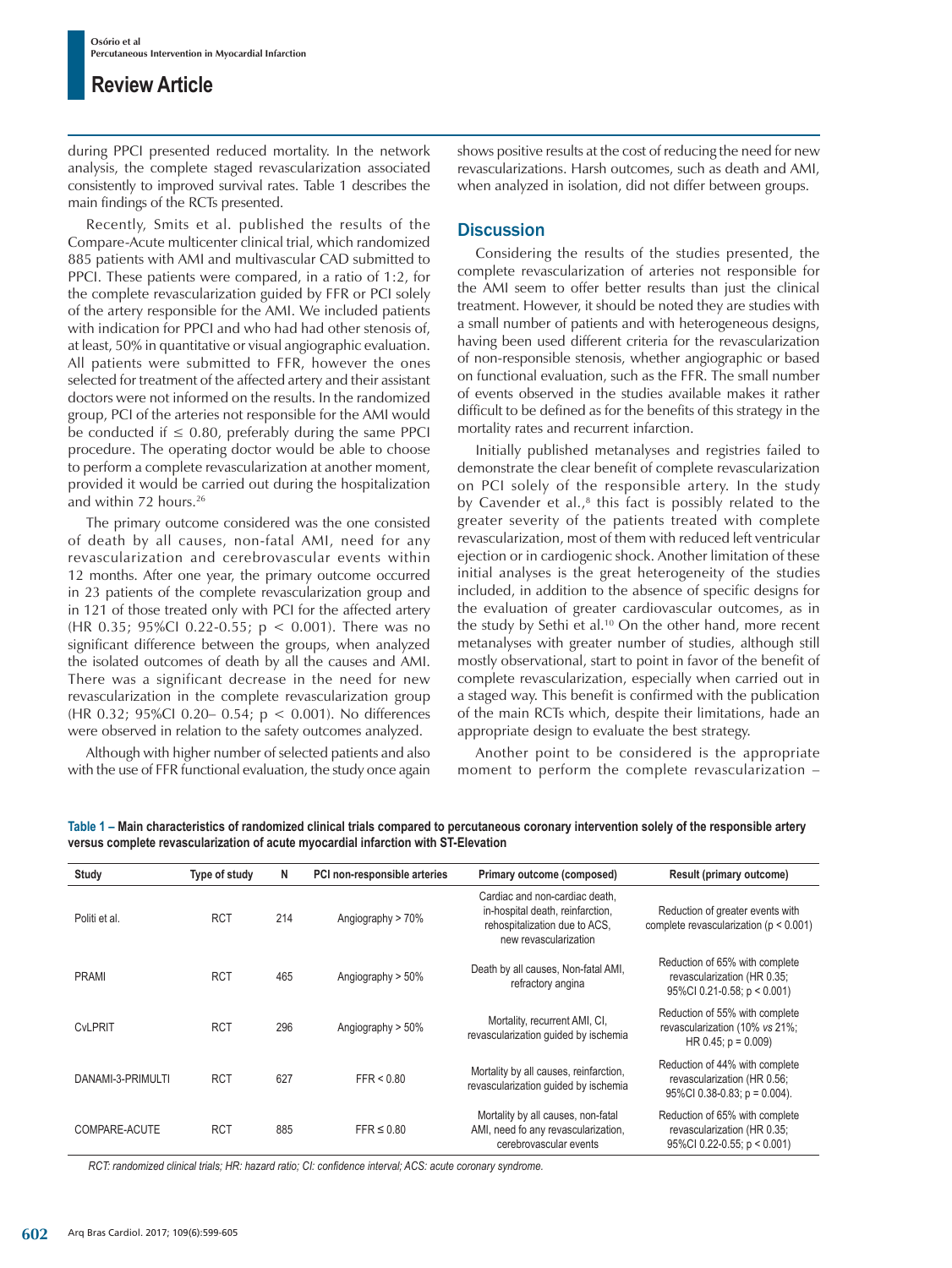during the index procedure or in a staged way, during hospitalization. In the CvLPRIT study, patients treated in the index procedure had better results, despite the study not having been design for this evaluation. In DANAMI-3-PRIMULTI, patients were submitted to revascularization two days after the acute event, with reduced outcomes, although due to the need for new revascularizations. Logistic aspects of performing these multi-arterial procedures in patients with STEMI should be especially considered in our field, once they presuppose trained personnel, available material and clinical and surgical backup, which may not be available during procedures performed during late hours, for example.

At present, some RCTs are underway in an attempt to elucidate the best therapeutic strategy in this context. Among them, the COMPLETE study (Complete versus Culprit-only Revascularization to Treat Multi-vessel Disease After Primary PCI for STEMI trial),<sup>27</sup> designed to detect differences in cardiovascular death or AMI with complete staged revascularization *versus* PCI solely of the responsible artery. There is also the FRAME-STEMI trial, which will evaluate the revascularization strategies guided by FFR of the lesion compared to the traditional angiographic evaluation.<sup>28</sup>

Despite the findings of the last clinical trials, there is still no definitive answer regarding the best treatment for multivascular CAD in STEMI and PPCI contexts.29 Many particularities should be considered in the decision on which is the best moment for the approach of non-responsible arteries, among which, clinical characteristics of the patient, as well as angiographic characteristics of the lesion and of non-related arteries. For instance, it could be more prudent to postpone the complete revascularization when the angioplasty of the lesion was complex, requiring great volumes of contrast or resulting in unsatisfactory final flow. All the same, complex lesions, such as bifurcations, chronic, highly calcified occlusions may be treated at a later time.30

The advantages and disadvantages of each intervention strategy should also be considered. The complete revascularization could be beneficial, once it allows for the fast reestablishment of blood flow, increasing the viable myocardial area and leading to an improvement of the left ventricular ejection fraction. In addition, it is related to reducing vascular complications through the lesser need for punctures and the reduced hospitalization time, promoting an increase in cost-effectiveness.

On the other hand, the disadvantages of a complete revascularization include prolonged procedure time, with greater exposure to radiation and greater use of contrast, potentiating the risk of nephropathy by contrast. There is also higher risk of acute or subacute stent thrombosis due to the prothrombotic and pro-inflammatory AMI scenario.<sup>7</sup>

#### **Conclusion**

The multiarterial approach in a same procedure may be used in carefully selected patients, provided the situation described in the text presented are respected. An approach of the multiarterial treatment of all severe lesions in a step-by-step manner during the index hospitalization seems to be based on RCTs and in a great metanalysis recently published, and would be the alternative to be recommended in most cases considering the current evidence. However, until there is no definitive recommendation, the appropriate clinical judgement, of the interventionist along with the clinical cardiologist, remains as the standard strategy to be followed.

#### Author contributions

Conception and design of the research and Acquisition of data: Osório APS, Vieira JLC, Portal VL; Analysis and interpretation of the data, Writing of the manuscript and Critical revision of the manuscript for intellectual content: Osório APS, Quadros AS, Vieira JLC, Portal VL.

#### **Potential Conflict of Interest**

No potential conflict of interest relevant to this article was reported.

#### **Sources of Funding**

There were no external funding sources for this study.

#### **Study Association**

This study is not associated with any thesis or dissertation work.

#### References

- 1. Bhatt DL. Timely PCI for STEMI--still the treatment of choice. N Engl J Med. 2013;368(15):1446-7. doi: 10.1056/NEJMe1302670.
- 2. Park DW, Clare RM, Schulte PJ, Pieper KS, Shaw LK, Califf RM, et al. Extent, location, and clinical significance of non–infarct-related coronary artery disease among patients with ST-elevation myocardial infarction. JAMA. 2014;312(19):2019-27. doi: 10.1001/jama.2014.15095.
- 3. Toma M, Buller CE, Westerhout CM, Fu Y, O'Neill WW, Holmes DR, et al; APEX-AMI Investigators. Non-culprit coronary artery percutaneous coronary

intervention during acute ST-segment elevation myocardial infarction: insights from the APEX-AMI trial. Eur Heart J. 2010;31(14):1701-7. doi: doi: 10.1093/eurheartj/ehq129.

4. Halkin A, Singh M, Nikolsky E, Grines CL, Tcheng JE, Garcia E, et al. Prediction of mortality after primary percutaneous coronary intervention for acute myocardial infarction: The CADILLAC risk score. J Am Coll Cardiol. 2005;45(9):1397-405. doi: 10.1016/j. jacc.2005.01.041.